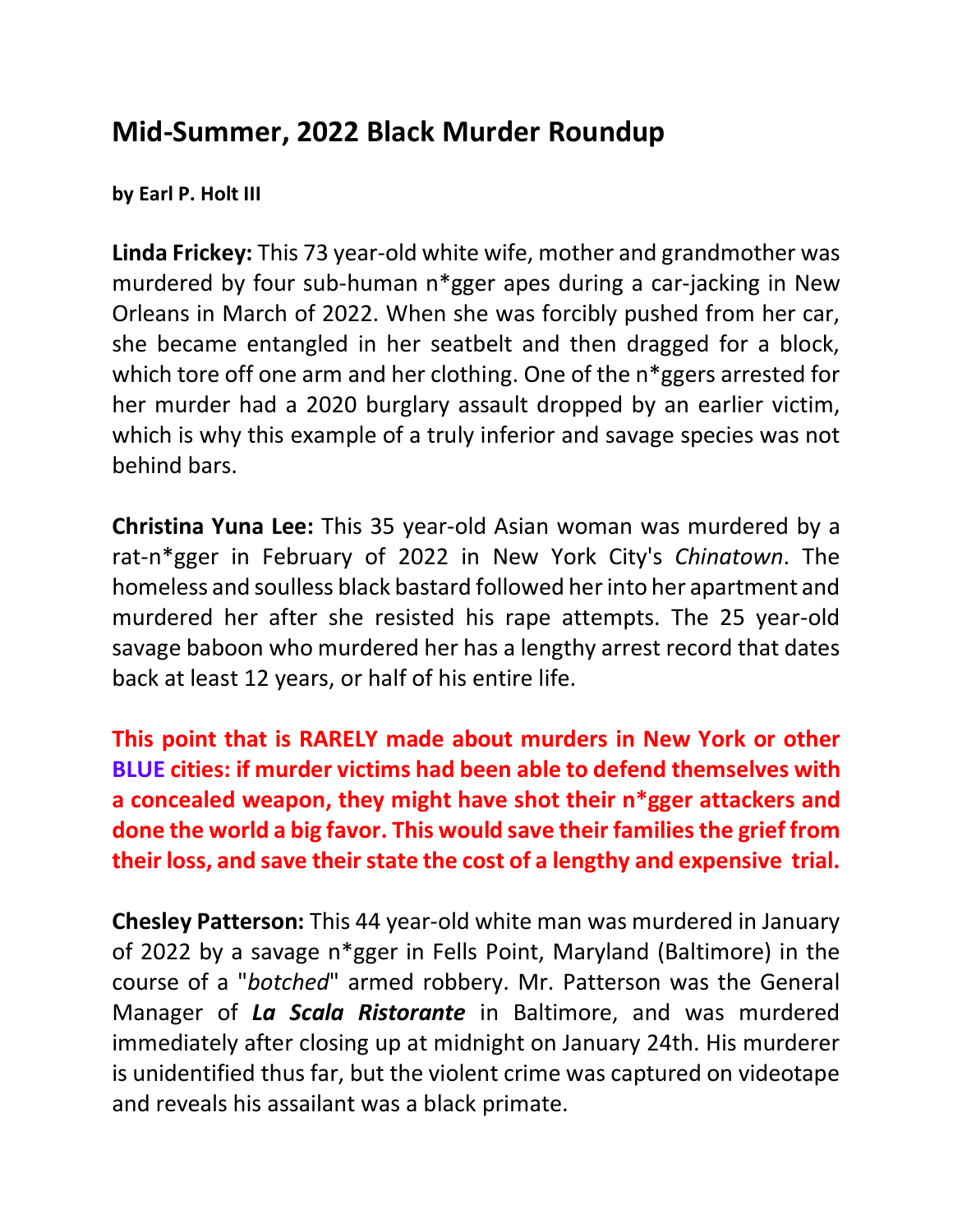**Cheryl McCormack:** This 51 year-old white woman was murdered by a savage black street-ape in Baltimore on January 24 of 2022, two hours after the murder of Chesley Patterson, above. She was making a delivery as a *Door-Dash* driver when she ran out of gas. When two predatory black bastards attempted to rob her, she refused to relinquish her purse and was shot dead. She is survived by her loving husband and three children.

**Thomas Hand:** This 37 year-old Evangelical Christian minister was gunned down by a mumbling rat-nigger in Montgomery, Alabama in January of 2022. It was his practice to preach in dicey areas (those with too many n\*ggers,) which he was doing when he was shot to death without provocation by a 17 year-old stranger. He is survived by his lovely wife and two year-old son. A second child is on the way.

**Rachel Lee Blair:** This 26 year-old white woman was stabbed to death 69 times by a n\*gger in Birmingham in February of 2010. The black bastard stole some keys from Rachel's elderly and drunken white roommate, allowing the n\*gger access to her apartment. The rat-n\*gger unlawfully entered and attempted to rape the victim, but she resisted his rape attempts. Being a rat-n\*gger, he naturally murdered her instead and stole her ring which he then pawned. That ring led homicide detectives to his arrest. (*First 48*, Season 11, Episode 3: "*The Ring*.")

**Jeremiah Goleman:** This naive, 28 year-old white man was shot to death and robbed by a 16 year-old n\*gger in Tulsa in November of 2020. The victim had just been paid by his employer when the two met at a convenience store, and the perp began sizing up the victim after seeing cash in the victim's possession. Goleman foolishly agreed to give a ride to the nigger, who shot him to death when he got the chance, and robbed him after the victim's vehicle crashed into a building.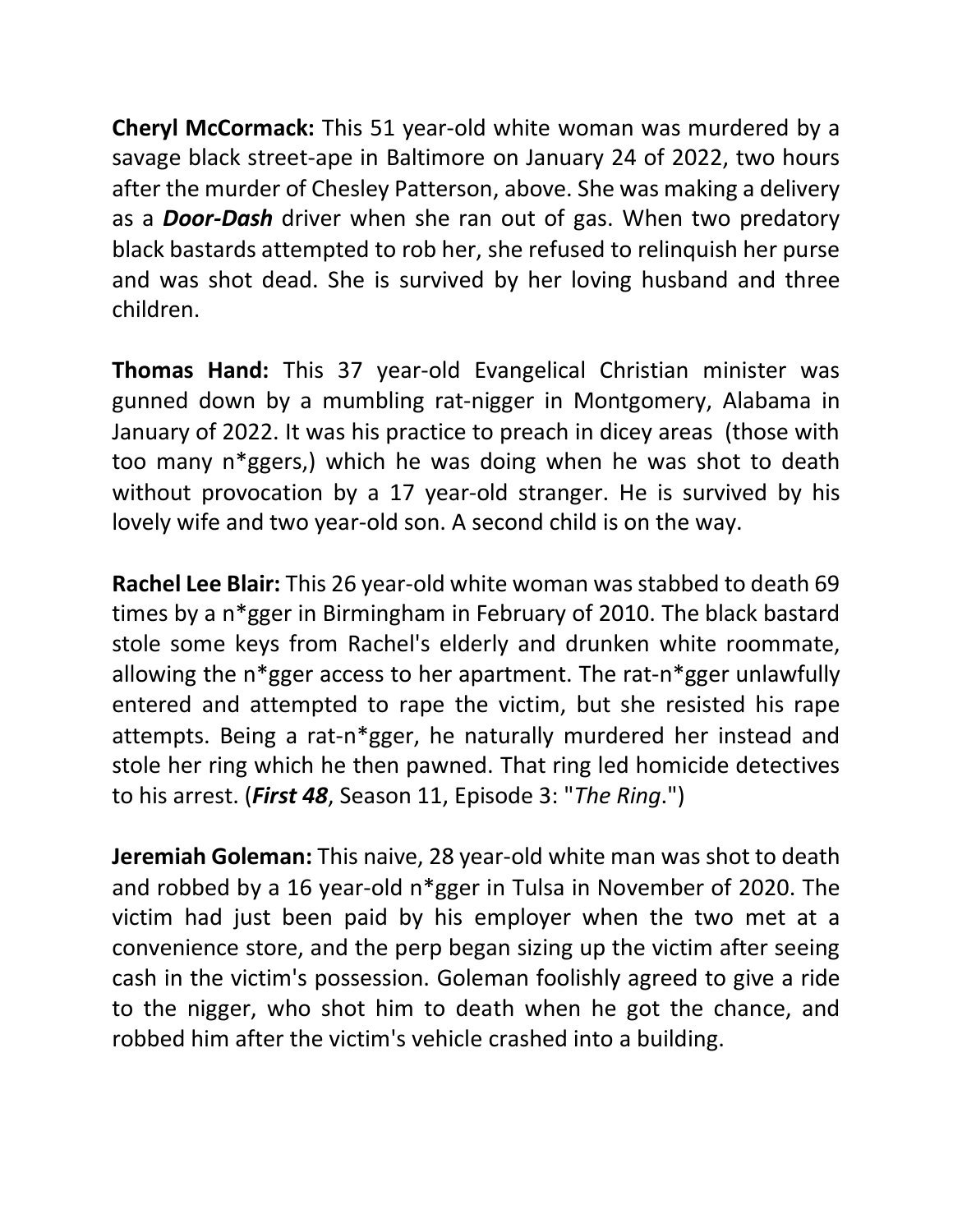**Deborah Maxi:** This 38 year-old white woman was fatally stabbed multiple times in the neck and chest by a n\*gger in High Point North Carolina in April of 2021. The 48 year-old rat-ape who murdered her then turned himself over to police. Naturally, she was murdered at an address on Martin Luther King Drive.

**Dylan McGinnis:** This 24 year-old white man was murdered by a black savage in Indianapolis in October of 2021. The n\*gger had been released on bail paid for by the *Bail Project,* a program funded by stupid n\*ggers like Danny Glover and other communists to bail-out black savages so they can practice their trade while their trials are pending. **The n\*gger murderer -- named Travis Lang -- was the second ape released by the**  *Bail Project* **in a six-month period to have murdered someone while on pre-trial release. Survivors of the victims need to get a good lawyer...**

**Faye Cornett:** This 37 year-old white woman was shot to death in April of 2021 in Lamar County, Mississippi by her 27 year-old rat-n\*gger boyfriend. The spook then kidnapped the dead woman's 15 year-old daughter, and drove the daughter to the town of Petal. Fortunately, the girl was able to escape the next morning and sought refuge in a nearby store. The n\*gger was arrested soon afterwards.

**Douglas J. Kantor:** This 25 year-old white male from Michigan was visiting friends in Austin, Texas when he was gunned down by black savages in a random shooting incident in June of 2021. This young man worked for *Ford Motor Company* and had an extremely promising future, possessing a BA in computer engineering and an MBA. His two murderers -- one of whom is in custody -- are the usual retarded, subhuman, and psychopathic n\*ggers our legal system, welfare system and **BLUE** cities like Austin have helped spawn.

**Hannah Graham & Morgan Harrington:** These two lovely young white women -- ages 18 and 20, respectively -- were both murdered by an ugly,